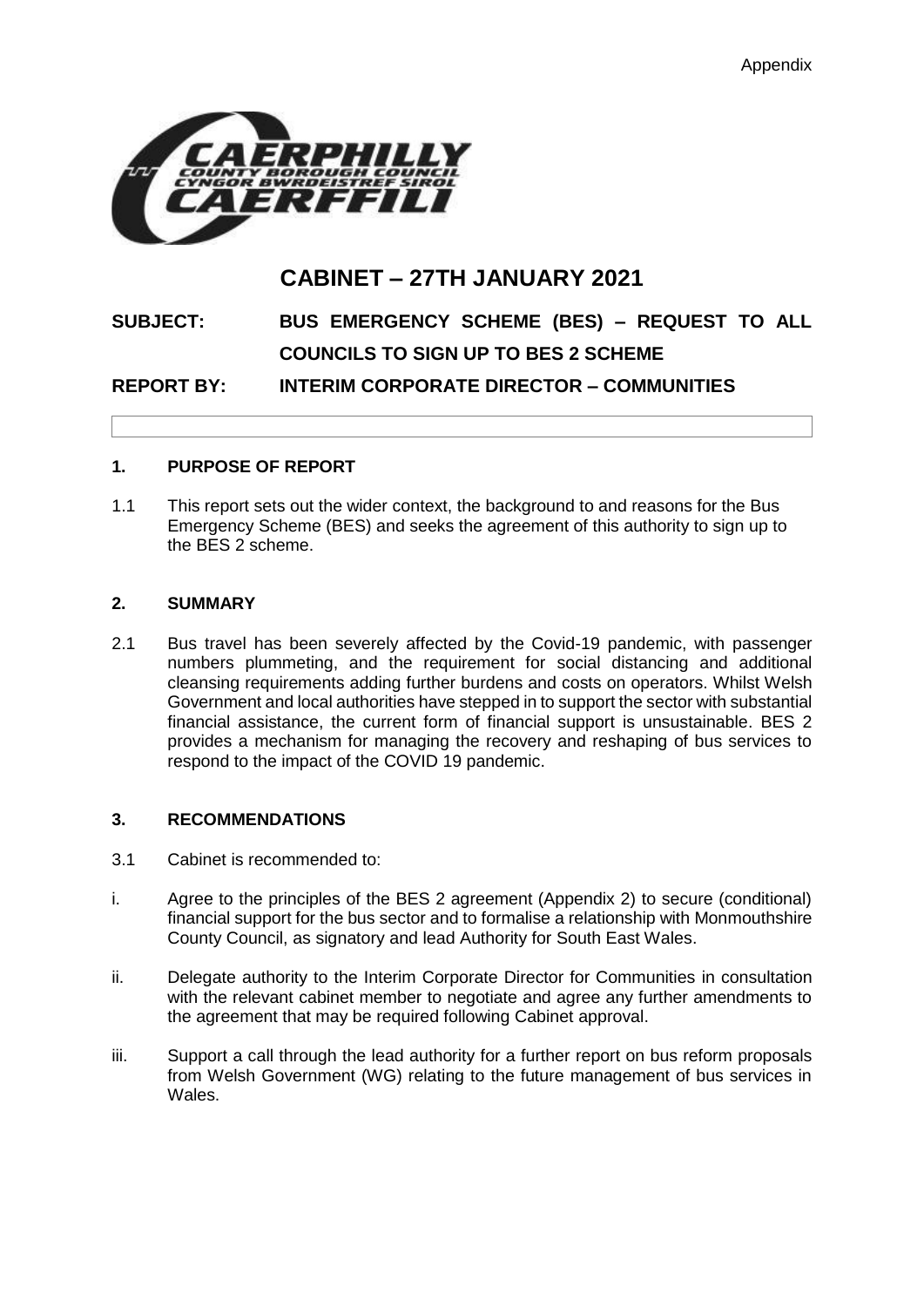## **4. REASONS FOR THE RECOMMENDATIONS**

4.1 The need to seek the Council's agreement to the principles of the BES 2 scheme and to the establishment of a relationship with Monmouthshire County Council, as signatory and the lead Authority for South East Wales, that ensures that the ongoing emergency funding meets the authority's priorities and is delivered on its behalf.

## **5. THE REPORT**

## **5.1 Wider Context**

- 5.1.1 Bus travel has been severely affected by the Covid-19 pandemic. Passenger numbers have plummeted, whilst social distancing and additional cleansing requirements have placed added burdens and costs on operators.
- 5.1.2 WG and local authorities (LAs) have stepped in to support the sector with substantial financial assistance. There has also been an excellent, ongoing dialogue between all parties to discuss and agree on support arrangements.
- 5.1.3 Prior to the pandemic, WG had consulted on a range of proposed changes to the way bus services are delivered in Wales. A Bus Bill was due to have been brought forward during the current Senedd term. Pressures associated with not only Covid but also the large volume of legal work generated by Brexit and the transition period forced WG to postpone the planned legislation.
- 5.1.4 Due to the large amount of public funding that goes into bus services from WG and LAs, WG would like to see the public sector having greater influence over areas such as the networks of services provided, ticketing and integration with rail services. It also sees a greater role for Transport for Wales (TfW), which is now responsible for rail services in Wales.
- 5.1.5 This raises two issues: (i) short term survival of operators and (ii) longer term reform of the sector. WG believes that these two can be linked. In the short term, the funding being provided to keep operators afloat is therefore being provided with a number of conditions attached. These are to incentivise operators to engage in planned changes that are in line with their longer-term ambitions for reform.
- 5.1.6 The Minister of Economy and Transport and North Wales, Ken Skates MS, has met with Leaders of all 22 LAs, along with his officials, to outline Welsh Government's direction of travel. Further details have been included in the Wales Transport Strategy (WTS) which has been the subject of consultation. More recently, the Deputy Minister, Lee Waters MS, met with all Leaders to discuss the WTS but also to encourage LAs to sign up to the Bus Emergency Scheme 2 (BES 2). This is the latest phase of financial support to help operators through the period of the pandemic (more details on BES 2 below).
- 5.1.7 Leaders have agreed to establish a WLGA Bus Member Group, with a focus on the longer-term proposals to reform the sector's operations. That group includes the WLGA Leader; Cllr Andrew Morgan (who is also the WLGA's Transport Spokesperson), the deputy Transport Spokesperson, the chairs of the four regional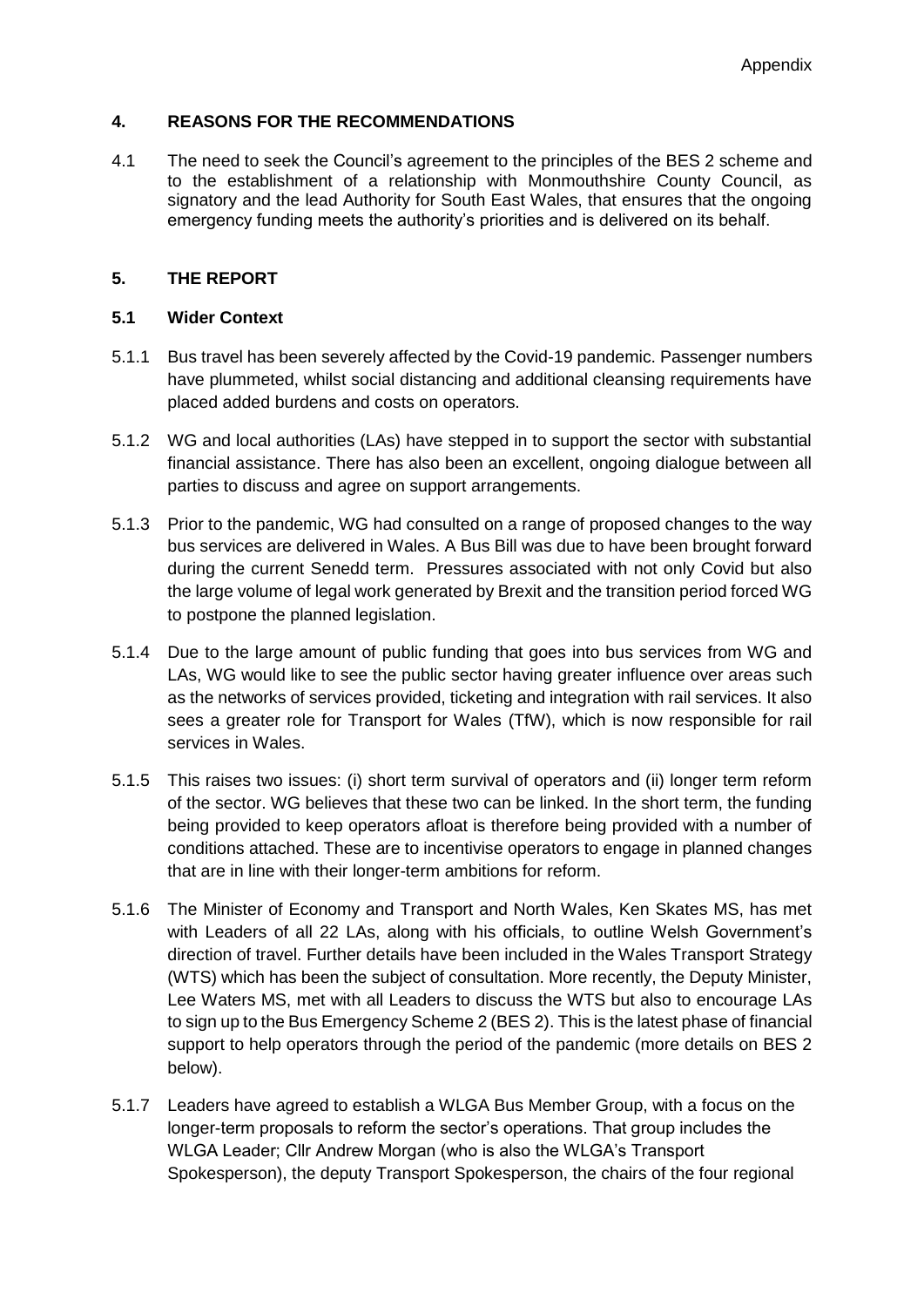transport bodies and the co-chairs of the WLGA Rural Forum. That Member Group met with Lee Waters on 18th January 2021.

## **5.2 Background**

-

- 5.2.1 The problems facing operators were recognised at an early stage of the pandemic. Looking ahead, to secure their services for the future, local authorities agreed to continue making payments for contracted services even though many services were initially suspended.
- 5.2.2 Alongside this, WG stepped in to help operators deal with reduced income on commercially operated routes and the additional costs being incurred. Initially, WG made £29m available from a Hardship Fund, which operated from April 2020 for three months. This Fund was assembled from monies that would otherwise have been paid via Bus Services Support Grant (BSSG), Mandatory Concessionary Fare reimbursement and the 'My Travel Pass' scheme.
- 5.2.3 The Bus Emergency Scheme was then introduced in July to provide ongoing support. This became known as 'BES 1' and it continued to maintain operators' income at historic levels, based on what was being paid to them under previous grant schemes. In return for this financial support Welsh Government signalled that it expected operators to contribute to a reshaping of bus services in Wales – to include improved regional networks with greater integration with rail services, smart ticketing and timetabling.
- 5.2.4 'BES 1.5' was introduced in August, administered by the lead Authorities, through whom BSSG had been paid since 2013<sup>1</sup>. In the case of south east Wales, Monmouthshire County Council acts as the lead authority. BES 1.5 provided £10m of so-called 'ramp up funding' to support transport to enable the reopening of schools and economic activity. This funding helped to cover the cost of reinstating services suspended when travel restrictions associated with the pandemic were introduced, and which were needed to meet increasing demand, given capacity constraints of social distancing. BES 1.5 was then extended to the end of March 2021 following the announcement of a further support package in September 2020<sup>2</sup>. Operators were once again asked to sign up to a range of terms and conditions to access the BES funding.
- 5.2.5 WG, working with TfW, are now proposing to enter into a longer-term BES 2 agreement with operators and local authorities to protect services. It will operate for an initial maximum term of up to 2 years from the date BES 1.5 commenced (i.e. up until 31

 $1$  The lead authority acts as a conduit for BSSG funding from WG to operators. Current lead authorities are Monmouthshire (for South East Wales); Flintshire (for North Wales); Swansea (for South West Wales), Ceredigion and Powys. Within each LA, transport staff play an important role liaising with operators on a range of issues to meet local Members' requirements. The roles include administration of Concessionary Fares reimbursement and provision of support for contracted journeys on non-profitable routes.

<sup>&</sup>lt;sup>2</sup> Overall, an additional £45m has been provided by WG to support the bus sector this financial year including the £10m ramp up funding an extra £35m from September to the end of the year.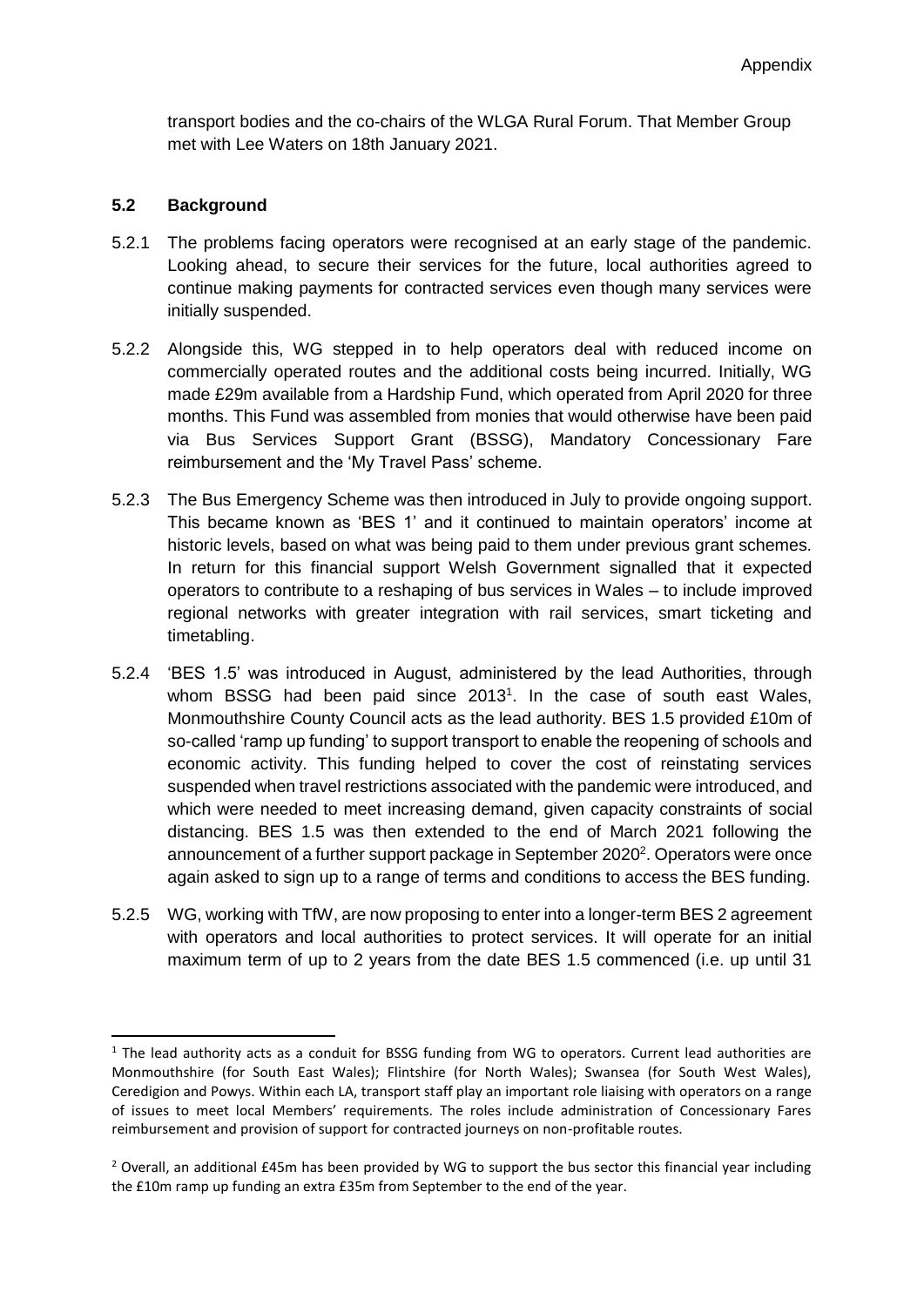July 2022), unless market conditions recover sufficiently for an operator to no longer require BES support for any of its services whether they be contracted or commercial.

## **5.3 Key Features of BES 2**

- 5.3.1 BES 2 will continue to address the loss of farebox revenue, and the additional costs associated with responding to the pandemic. Under BES 2 the WG funding will sit alongside local authority funding provided through the Concessionary Travel Scheme and via Revenue Support Grant and the BSSG to make up the shortfall.
- 5.3.2 WG will be a co-signatory to the BES 2 agreement with bus operators, along with  $TfW<sup>3</sup>$ . Local authorities retain legal responsibilities for bus services and therefore remain central to determining which local bus services receive this support. They need to sign up to the principle of the agreement and the relationship with their Lead Authority, in ensuring that the ongoing emergency funding meets their priorities and is delivered on their behalf. This will provide the legal basis for WG to make payments to the operators. In this way, WG can use its powers to support operators, whereas the additional funding would breach local authorities' de minimis limits for direct award contracts (further details in the briefing note prepared by TfW and LA representative sub group in Appendix 1, and the full proposed Agreement prepared by TfW is in Appendix 2). Local Authorities will remain responsible for those services which they currently contract directly with bus operators. Local Authorities will need to consider planning for contingencies, such as if the BES 2 agreement is not signed or the level of funding for BES 2 is reduced during the period of the agreement.
- 5.3.3 Key features of BES 2 will be as follows:
- i. Maximum term until 31st July 2022 or until operators enter into an embedded partnership agreement
- ii. development and delivery of a Reference Network, intended to provide a range of benefits to communities; multi-operator ticketing; and operator sign-up to an Economic Contract at the heart of WG's Economic Action Plan (and its principles of fair work, health, decarbonisation, skills and learning etc)
- iii. long term co-operation and co-ordination across TfW, LAs and operators by entering into partnerships with a clear set of obligations and shared standards
- iv. one agreement per operator in each of the regions that they work in, signed by Welsh Government, TfW, a lead authority and the operator
- v. operators will be allowed to make a (capped) profit on services that has not been possible under emergency funding to date.

## **5.4 Beyond BES 2**

-

<sup>&</sup>lt;sup>3</sup> Given that the agreement is under discussion between WG, operators and TfW as well as LAs, and must be approved by all parties, it may be subject to some changes before it is finalised.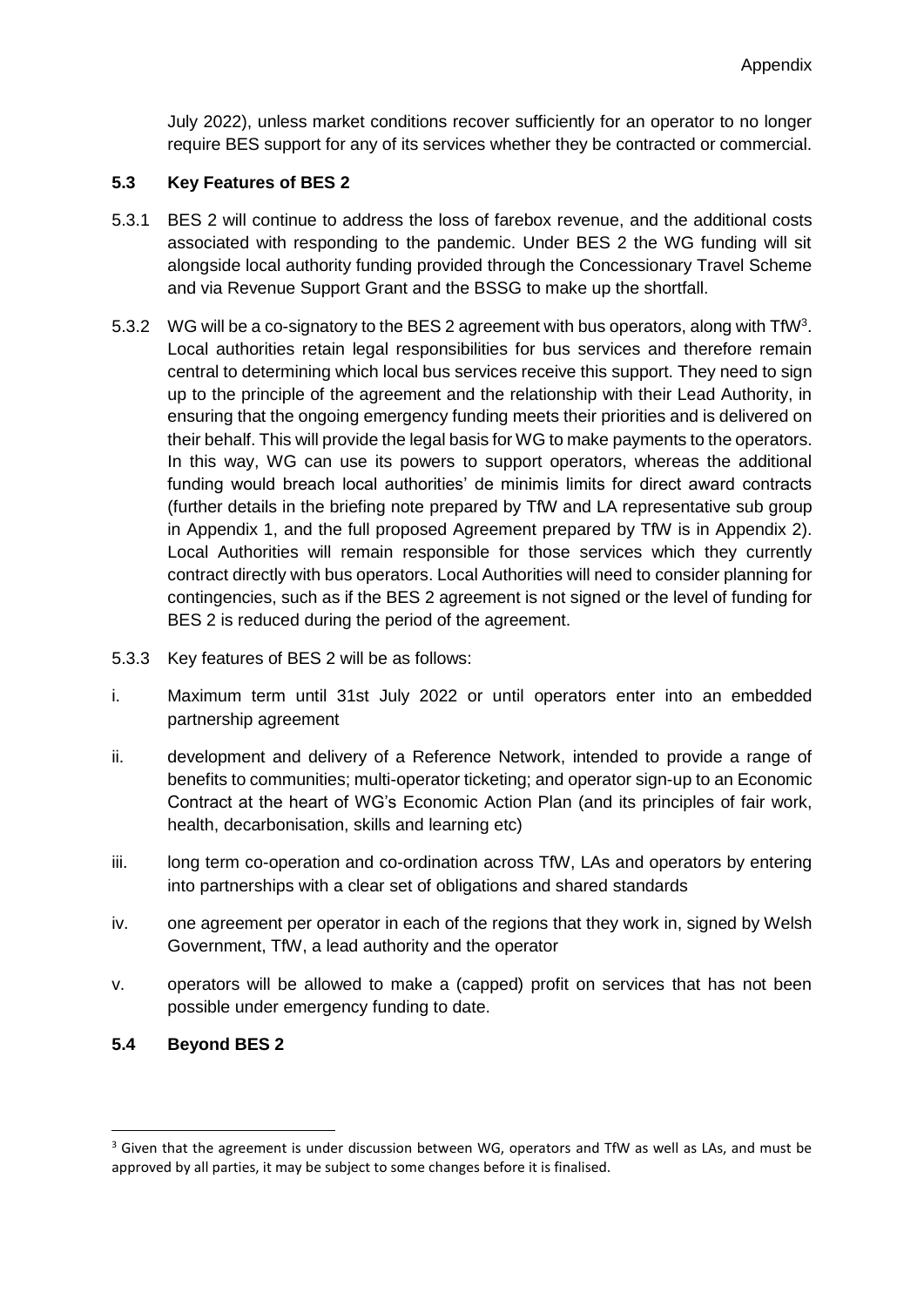5.4.1 Discussions are starting to take place in relation to the planning of future networks<sup>4</sup> and the respective roles of WG, TfW, LAs and operators. It is important to note that these are not the prime focus of BES 2 agreement. It will be vitally important for further detailed discussions to take place with Members on these matters. However, this is not a reason to delay the signing of the BES 2 agreement. WG does believe that the BES 2 offer will help to engage operators in the discussions about the future at a time when their income is more dependent than ever on public sector support. In signing up to BES 2, though, LAs are agreeing to financial support being provided to the sector. They are not committing themselves to any specific, future model of bus service management as that will be the subject of further debate.

## **5.5 Legal Implications or Legislation Considered**

- 5.5.1 A legal briefing to accompany the BES 2 agreement was provided by the Welsh Government to assist local authorities in their considerations. This is a specialist area of law and an independent local review will undoubtedly raise issues affecting all local authorities in Wales. It has been suggested that queries relating to the overarching agreement should be dealt with by one single legal adviser (Counsel or an 'expert' from within one of the participating Councils) to which all Councils agree to instruct. Legal questions to date have therefore been channelled to the Welsh Government through the Welsh Local Government Association.
- 5.5.2 As the BES2 contract will be signed by the Lead Authority, and not the constituent local authorities, there will need to be a back to back agreement with the Regional Lead Authority to ensure that our section 63 duties are not compromised, and that the ongoing emergency funding meets this authority's priorities and is delivered on its behalf under any prioritising of routes to which BES 2 is applied.
- 5.5.3 The legal framework is complex and centres on the Transport Act 1985 which effectively deregulated bus services. This agreement seeks to secure greater central coordination and planning of bus services in return for public sector funding. Notwithstanding any future proposals that may be considered in a future Bus Bill, the substantive duties and responsibilities in respect of bus services rest with Local Authorities and not Welsh Government or Transport for Wales.

## **6**. **ASSUMPTIONS**

-

6.1 No assumptions have been made in the preparation of this report.

## **7. LINKS TO RELEVANT COUNCIL POLICIES**

7.1 The following Council policies are relevant to the decision being requested.

## 7.2 **Corporate Plan 2018-2023**

<sup>4</sup> The reference network will need to be designed and agreed collectively by WG, TfW and LAs and discussed with operators. An All-Wales Bus Network officer group has been established to progress the thinking around this.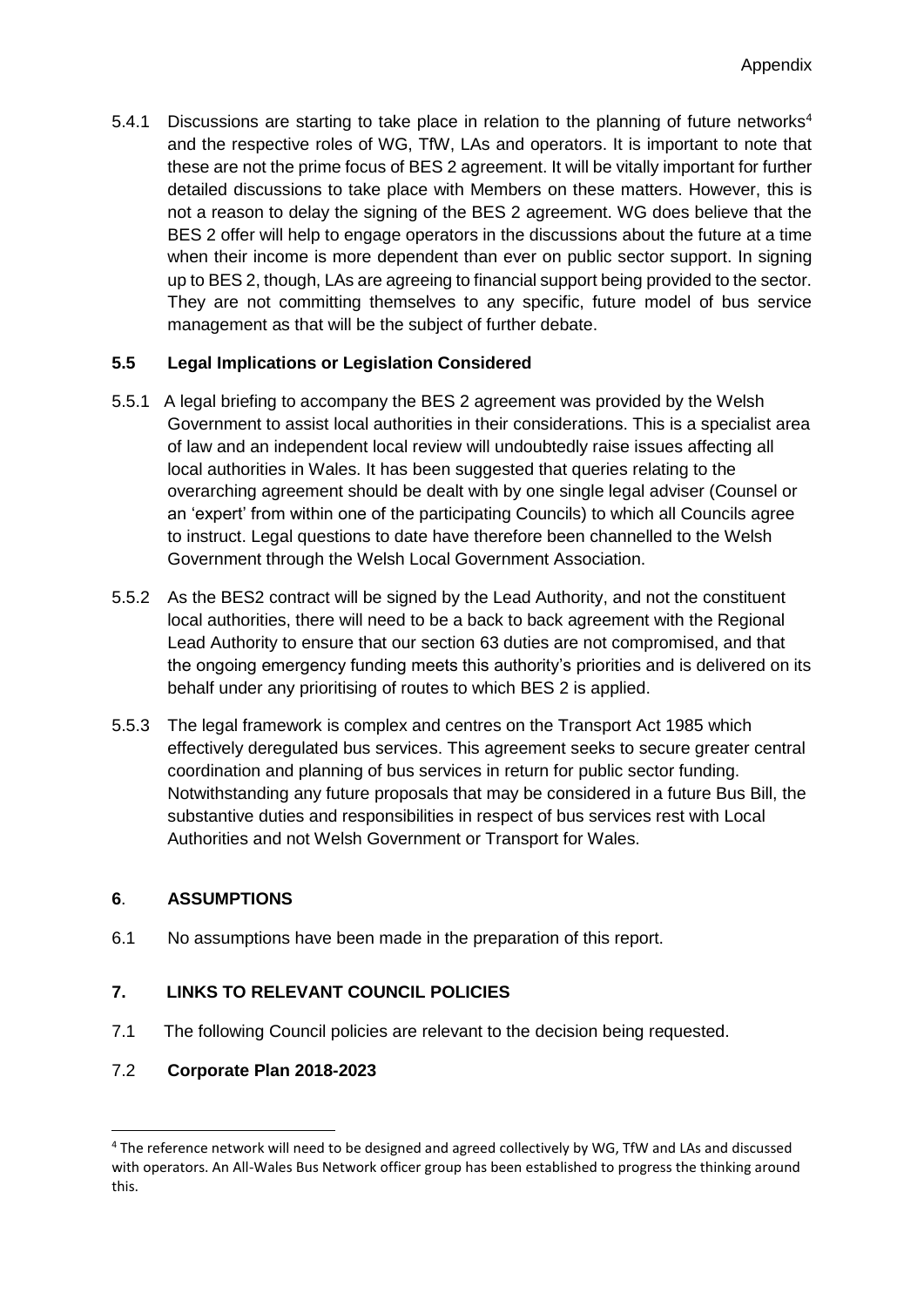7.2.1 The ITU service contributes towards the following Corporate Well-being Objectives:

Objective 4 - Promote a modern, integrated and sustainable transport system that increases opportunity, promotes prosperity and minimises the adverse impacts on the environment.

Infrastructure Division Objective: To work towards a safer environment though positive measures to reduce road accidents and particularly by protecting and providing for vulnerable road users.

#### **8. WELL-BEING OF FUTURE GENERATIONS**

- 8.1 This service contributes to the following Well-being Goals:-
	- A prosperous Wales
	- A resilient Wales
	- A healthier Wales
	- A more equal Wales
	- A Wales of cohesive communities
	- A globally responsible Wales
- 8.2 This proposal contributes to the Well-being Goals as set out in Links to Strategy above. It is consistent with the five ways of working as defined within the sustainable development principle in the Act in that:
	- Long term resourcing of operation and management solutions of this specialised service provision allows for more effective and predictable resource/ financial commitments going forward.
	- The service helps to prevent less sustainable travel options being used thus contributing to the well-being of its communities.
	- It forms part of an overall strategy for the integration of local and regional transport systems where sustainable public transport, contributing to a low carbon future, is the option of choice.
	- Collaboration with other organisations and local authorities enables a more effective and efficient service delivery.

#### **9. EQUALITIES IMPLICATIONS**

9.1 An EIA screening has been completed in accordance with the Council's Strategic Equality Plan and supplementary guidance. No potential for unlawful discrimination and/or low level or minor negative impact has been identified therefore a full EIA has not been carried out.

#### **10. FINANCIAL IMPLICATIONS**

10.1 There are no direct funding implications for the Council arising from this agreement and the additional funding being provided by WG enables services to be maintained. The Council will continue to fund bus services via the contracts that it has with individual bus operators.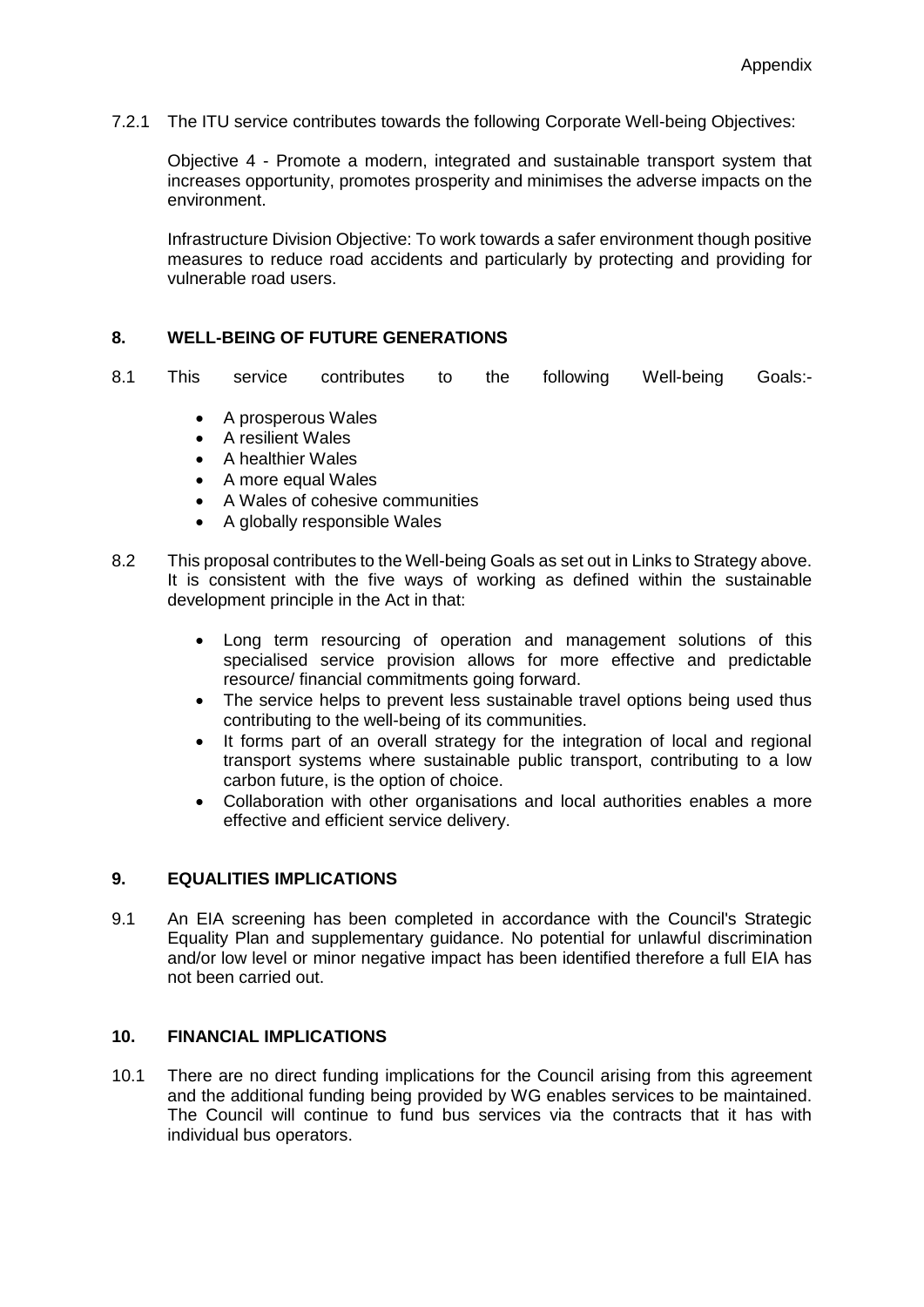#### **11. PERSONNEL IMPLICATIONS**

11.1 There are no personnel implications arising from this report.

## **12. CONSULTATIONS**

12.1 This proposal has involved high level discussions between the principal parties to the agreement; Welsh Government, Transport for Wales, the Local Authorities within Wales and the bus operators, including the Confederation of Passenger Transport.

## **13. STATUTORY POWER**

- 13.1 The following enabling statutory powers apply to the ITU service.
	- Transport Act 1985
	- Transport Act 2000
	- Transport (Wales) Act 2006
	- Learner Travel (Wales) Measure 2008
- 13.2 The legal framework is complex and centres on the Transport Act 1985 which effectively deregulated bus services. This agreement seeks to secure greater central coordination and planning of bus services in return for public sector funding. Notwithstanding any future proposals that may be considered in a future Bus Bill, the substantive duties and responsibilities in respect of bus services rest with Local Authorities and not Welsh Government or Transport for Wales.

## **14. URGENCY**

- 14.1 *The Mayor has agreed that the report should be considered as urgent and not subject to call-in as the legal agreement providing further financial assistance must be signed by 31st January 2021. If the agreement is not signed this will seriously prejudice the interests of the council and the public it serves. Any decision taken by the Cabinet will be reported to the next meeting of the Council.*
- Author: Geraint Roberts Team Leader, Integrated Transport Unit Consultees: Christina Harrhy, Chief Executive Cllr John Ridgewell, Cabinet Member for Environment and Infrastructure Mark S Williams, Interim Corporate Director of Communities Richard Edmund, Corporate Director of Education and Corporate Services Dave Street, Corporate Director of Social Services and Housing Marcus Lloyd, Head of Infrastructure Lynne Donovan, Head of People Services Rob Tranter, Head of Legal Services and Monitoring Officer Steve Harris, Head of Financial Services & S151 Officer Rhian Kyte, Head of Regeneration and Planning Clive Campbell, Transportation Engineering Manager Anwen Cullinane, Senior Policy Officer – Equalities, Welsh Language and **Consultation**